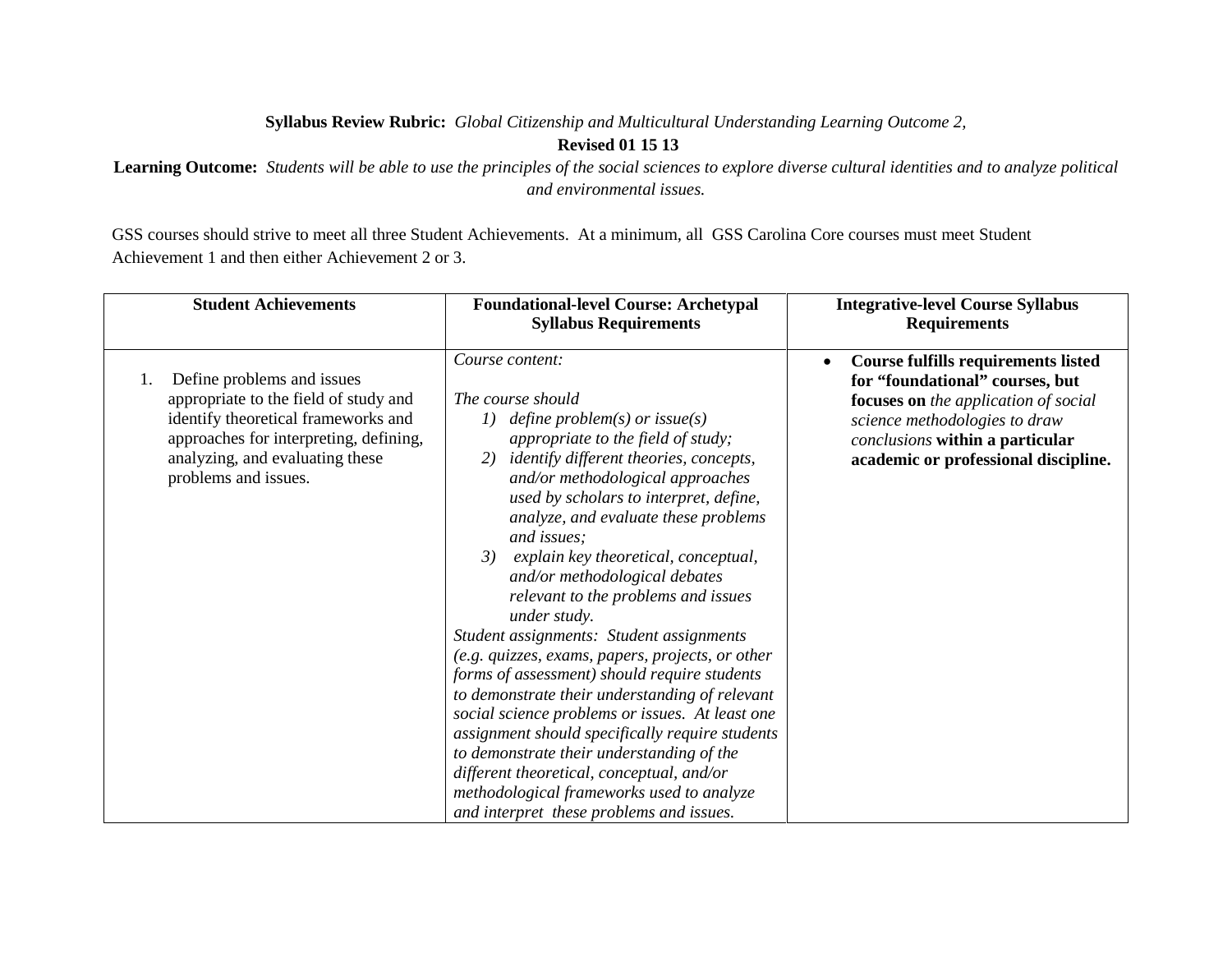| Demonstrate an awareness of and<br>2.<br>appreciation for the diversity of human<br>experiences.                                                             | Course content:<br>The course should<br>1) Describe how social/behavioral<br>processes and relationships shape and<br>are shaped by social differences (e.g.,<br>gender, 'race', class, ethnicity, age,<br>sexuality) and/or how viewpoints,<br>interests, identities, behaviors, and<br>norms take shape within distinctive<br>social environments<br>2) Encourage students to think critically<br>about the causes and consequences of<br>social disparities and inequalities. | <b>Course fulfills requirements listed for</b><br>"foundational" courses, but focuses on<br>critical thinking about social differences and<br>the diversity of human experiences from the<br>perspective of a particular academic or<br>professional discipline.                                  |
|--------------------------------------------------------------------------------------------------------------------------------------------------------------|----------------------------------------------------------------------------------------------------------------------------------------------------------------------------------------------------------------------------------------------------------------------------------------------------------------------------------------------------------------------------------------------------------------------------------------------------------------------------------|---------------------------------------------------------------------------------------------------------------------------------------------------------------------------------------------------------------------------------------------------------------------------------------------------|
|                                                                                                                                                              | Student assignments: Quizzes, papers,<br>projects, and other forms of assessment should<br>ask students to demonstrate their<br>understanding of the ways that human<br>experiences vary by gender, 'race', class, and<br>other forms of social difference. Where<br>appropriate, students may be asked in their<br>assignments to consider remedies for and<br>solutions to social inequalities and disparities.                                                                |                                                                                                                                                                                                                                                                                                   |
| Demonstrate an awareness of how<br>3.<br>social/behavioral processes and<br>relationships take shape in, and vary<br>across, regional/geographical contexts. | Course content:<br>The course<br>1) may focus on a non-US context in<br>order to expose students to social<br>institutions, structures, practices,<br>norms, and/or identities outside of the<br><b>United States.</b><br>2) Alternatively, the course may be U.S.-<br>focused, but should expose students to<br>geographical/regional differences in                                                                                                                            | <b>Course fulfills requirements listed for</b><br>"foundational" courses, but focuses within a<br>particular academic or professional<br>discipline on the ways that social/behavioral<br>issues manifest themselves in, vary across,<br>and/or link together, regional/geographical<br>contexts. |